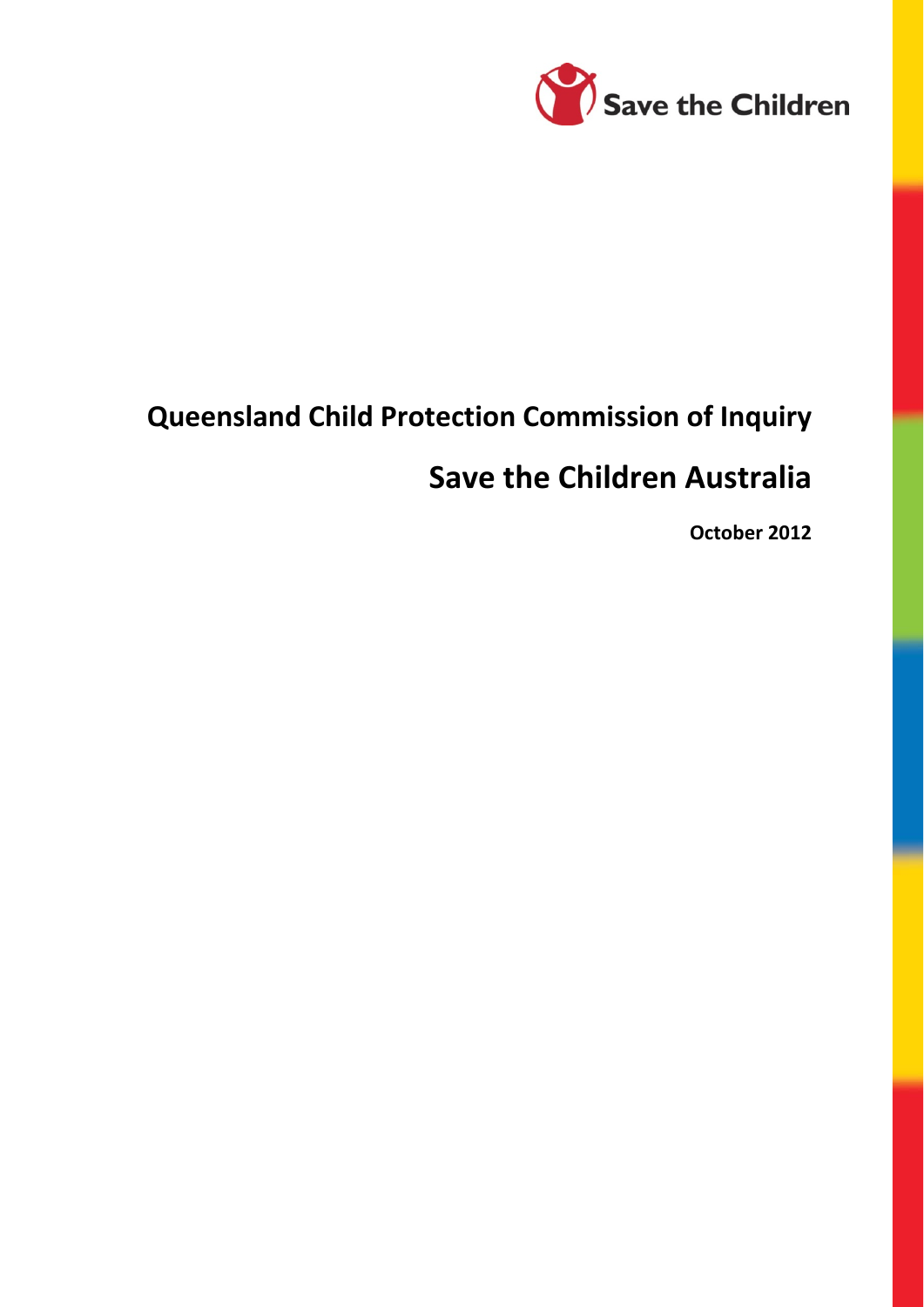## **About Save the Children**

- 1. Save the Children is the world's leading independent international organisation for children. The organisation works in more than 120 countries towards a world in which every child attains the right to survival, protection, development and participation. Our work focuses on the areas of: child protection; education; health; emergency response; disaster risk reduction; and climate change adaptation. It aims to deliver immediate and lasting improvements to children in Australia and overseas.
- 2. The first Save the Children Australia branch was established in Queensland in 1919. The Queensland Office today works extensively with children and families in more than 48 communities in early childhood care and development, multicultural learning, school attendance and parenting support and has the largest NGO emergency response team. Our primary focus in Queensland is on disadvantaged and isolated communities and community-based projects to improve education and protection outcomes.
- 3. Save the Children's Intensive Supported Playscheme in Queensland aims to increase the safety, health and wellbeing of children aged 0 to 5 years by engaging families in their early development through organised play. One of the main benefits of Playscheme is the development of children's readiness for school, which in turn helps increase their long-term engagement with education and life-long employment prospects.
- 4. Children starting their first year of school often feel overwhelmed by an unfamiliar environment, new peers, different routines and a teacher whom they might not know. During Playscheme sessions, qualified Save the Children staff provide parents with advice, skills and links to other community services to help their children prepare for school. School readiness activities, such as story times, group games, phonetics, and art and crafts aim to make transition to school easier by developing children's concentration, literacy and numeracy abilities, listening skills, self‐control and social skills.
- 5. In the South East, our Intensive Supported Playschemes deliver programs in 31 locations each week covering a region from Deception Bay to Murwillumbah. These locations also include correctional facilities, caravan parks and schools. Our Domestic and Family Violence Accommodation and Support Services (known as Jebb and Gareema) employ specialist Children's Support Workers to help children and young people make sense of the impact of violence in their lives. We also run early intervention child abuse prevention programs, known as the Future Parents Programs in the Gold Coast, Sunshine Coast and across Brisbane for young people.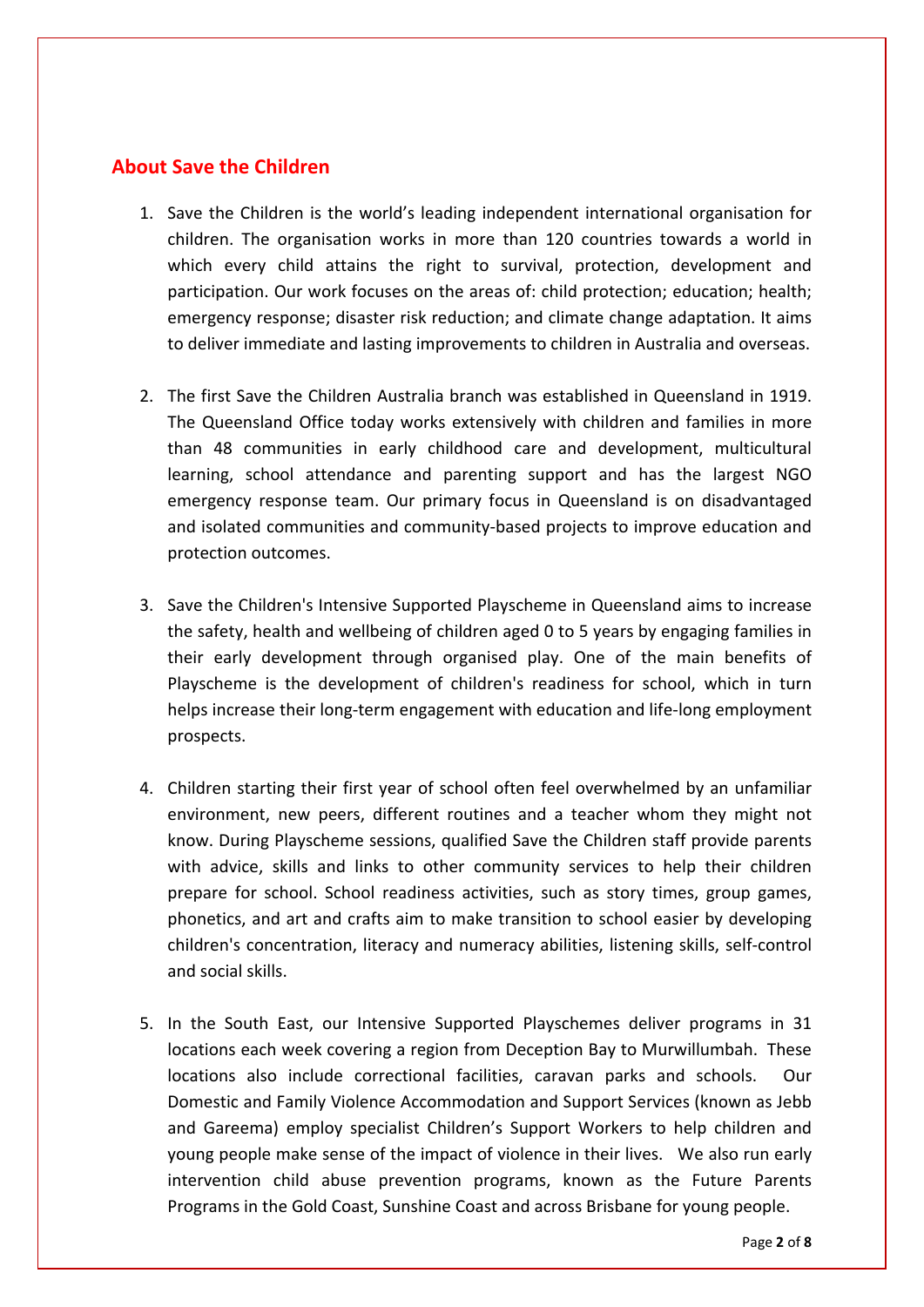## **Submission background**

- 6. The Queensland Child Protection Commission of Inquiry was established on 1 July 2012.The Hon Tim [Carmody](http://www.childprotectioninquiry.qld.gov.au/about/commissioner) SC has been appointed as Commissioner and must provide a written report with recommendations to the Premier by 30 April 2013.
- 7. The inquiry has been established by the Queensland Government to review progress of outcomes related to the [Commission](http://www.communities.qld.gov.au/resources/communityservices/community/forgotten-australians/forde-comminquiry.pdf) of Inquiry into Abuse of Children in [Queensland](http://www.communities.qld.gov.au/resources/communityservices/community/forgotten-australians/forde-comminquiry.pdf) Institutions and the Crime and Misconduct [Commission](http://www.communities.qld.gov.au/childsafety/about-us/publications/protecting-children-an-inquiry-into-abuse-of-children-in-foster-care) Inquiry to chart a new road map for child protection for the next decade.
- 8. The terms of reference ask the Commissioner to make full and careful inquiry in an open independent manner of Queensland's child protection system, including in relation to:
	- the implementation of recommendations by the Forde Inquiry and the Crime and Misconduct Commission reports into child abuse
	- whether the current use of available resources across the child protection system is adequate and whether resources could be used more efficiently
	- the current Queensland government response to children and families in the child protection system
	- the transition of children through, and exiting the child protection system
	- the effectiveness of monitoring, investigation, oversight and complaint mechanisms and ways to improve the oversight of and public confidence in the child protection system, and
	- the adequacy of any government response and action taken by government to allegations of child sexual abuse in youth detention centres.
- 9. The Commissioner has been asked to include recommendations in his report on issues including:
	- any reforms to ensure that Queensland's child protection system achieves the best possible outcomes to protect children and support families
	- strategies to reduce the over‐representation of Aboriginal and Torres Strait Islander children in the child protection system, and legislative reforms.

## **Save the Children's commitment to Child Protection**

10. Save the Children Australia is committed to protecting children, regardless of gender, race, country of origin or religious belief. The organisation's work is underpinned by the United Nations Convention on the Rights of the Child (UNCRC), which states that children should be protected from all forms of physical and mental violence, injury, abuse, neglect, maltreatment and exploitation, including sexual abuse.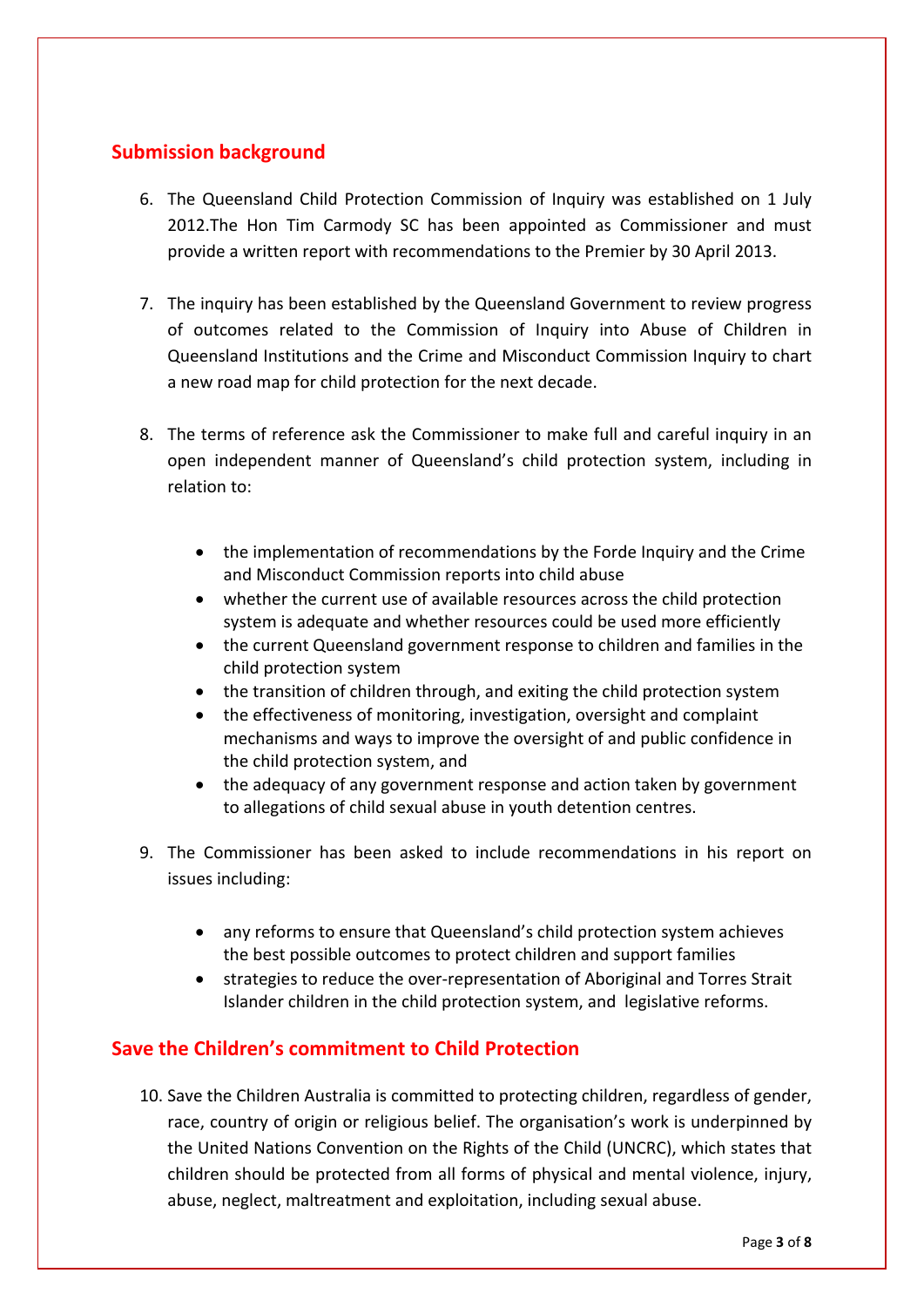- 11. Save the Children's commitment to child protection is based on the following principles:
	- Promoting and protecting the best interests of children at all times.
	- Zero tolerance of child abuse mandatory reporting of confirmed or suspected child abuse.
	- Child protection as a shared responsibility between the organisation, its partners and the communities in which it works.
- 12. The views of children and young people are used to inform child protection policy and program development. Save the Children has detailed Child Protection Guidelines to protect children from abuse or exploitation, promote the rights of children and work with children to ensure their best interests are promoted. They also aim to protect staff and associates by setting clear boundaries for their work with children and communities.
- 13. The purpose of the Guidelines is to embed child protection in the daily operations of Save the Children and ensure best practice in child protection. The Guidelines aim to:
	- Establish a proactive culture of child protection.
	- Maintain a child safe and child friendly environment.
	- Clarify roles and responsibilities to meet these standards in all Save the Children programs and activities through the use of a user‐friendly document.

### **Save the Children's response to specific questions raised by the Inquiry**

*Reviewing the progress of implementation of the recommendations of the Crime and Misconduct Commission Inquiry*

- 14. Save the Children has extensively consulted with its program staff to identify areas of improvement for children in the foster care system. The response to this specific question has been formed on the basis of working with children and their families in frontline service delivery.
- 15. Save the Children's specialised program staff identified that in some cases foster carers lack basic skills, knowledge and experience to care for the children who have been placed under their guardianship. In some circumstances, this can lead to multiple placements with foster carers. The results of multiple placements can result in a lack of educational opportunities due to missed schooling, a lack of access to vocational pathways, the absence of consistent role models and mentors and issues with attachment and relationships. Children in these circumstances are also at high risk to behavioural issues and other anti‐social behaviour.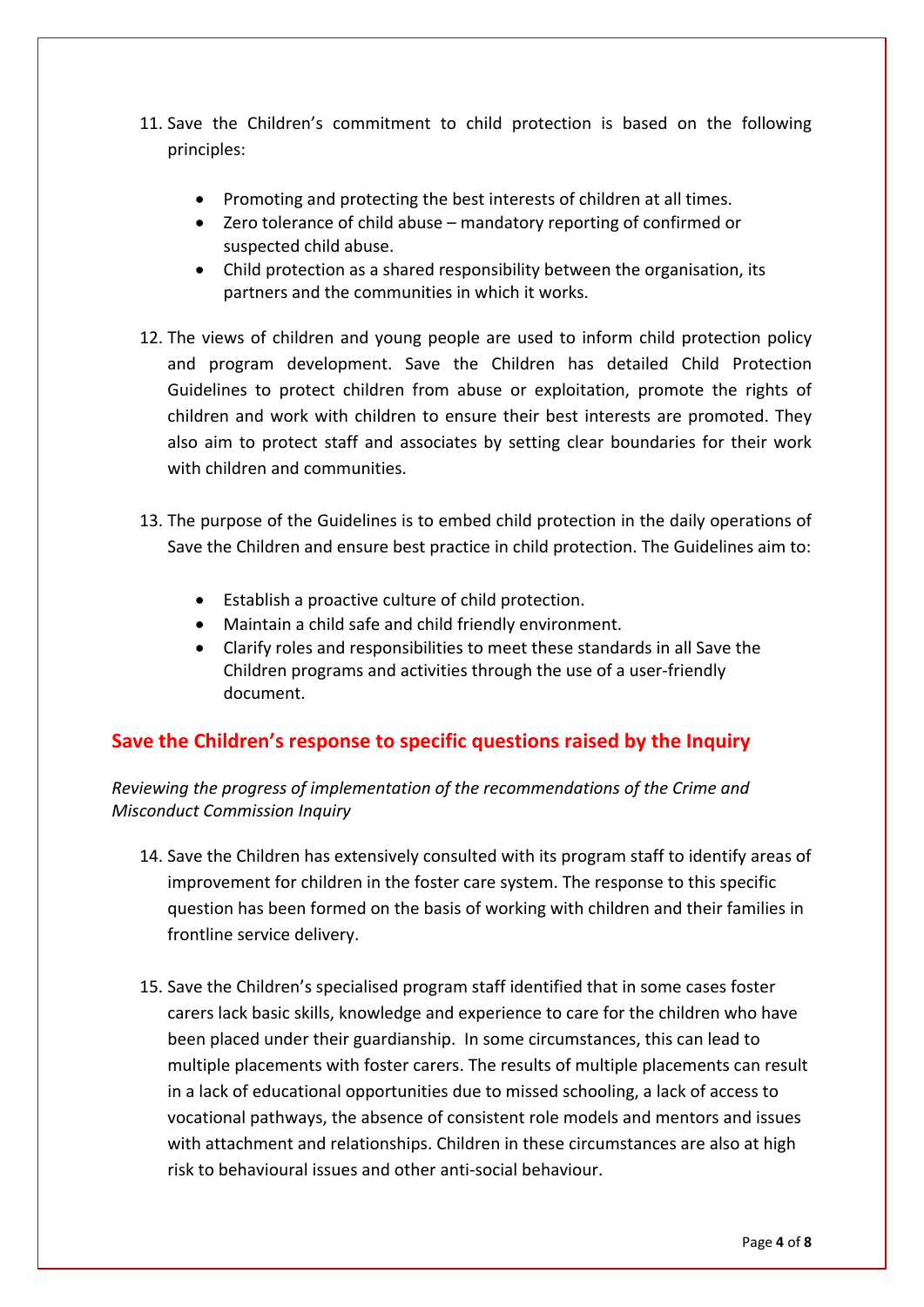- 16. It is also a worrying trend that children who are at risk and vulnerable can often be blamed for the movement between foster families. A reduction in multiple placements for children requires an increase in resources and support for foster carers. It is also important that foster carers feel valued and are provided with ongoing support to ensure that children receive consistent and quality care.
- 17. In our experience, there is currently inadequate support for voluntary care providers in regards to Aboriginal and Torres Strait Islander kinship within the child protection system. This would be assisted by further consideration of long term strategies for children with safety and cultural appropriateness being at the forefront of decision making.
- 18. The Aboriginal Placement Principle is not always successful in achieving what is in the best interest of the child. This occurs for a range of reasons including the cultural appropriateness of the placement, the lack of connection to the child's community, the community's capacity to manage the level of support required, the Department of Communities, Child Safety & Disability Services capacity to identify and provide the appropriate level of support to meet the needs of each child.

#### **Recommendations**

- Save the Children recommends that the process for the selection and screening of foster carers be consistent and more rigorous to ensure the most appropriate, safe and suitably experienced and skilled people become foster carers.
- Save the Children recommends that the Department of Communities, Child Safety & Disability Services adequately resource the selection process, require minimum standards for foster carers and provide ongoing training and support to foster carers in areas such as understanding the impact of trauma and abuse in children and increasing capacity to respond to children's needs. This would reduce the risk of children being placed a number of times and experiencing emotionally negative outcomes as a result of these multiple placements.
- Save the Children recommends that there be a separate inquiry into the Aboriginal and Torres Strait Islander kinship and the child protection system.

*The current use of available resources across the child protection system is adequate and whether resources could be used more efficiently*

19. There is substantial evidence that investing in early intervention programs leads to improved outcomes for children and young people. Intervention includes identifying vulnerabilities of children and young people and providing a service that meets the needs at an early stage of life.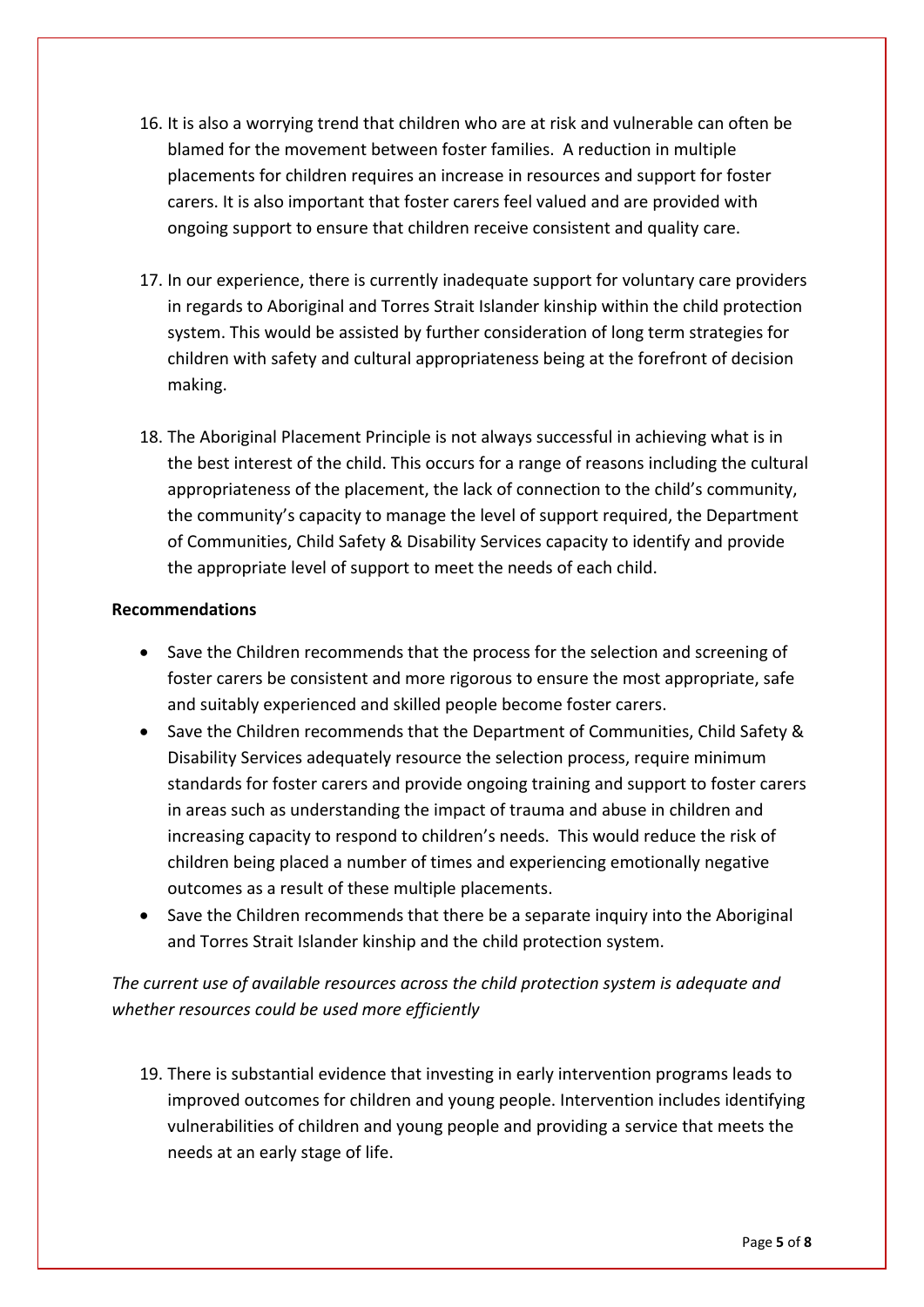- 20. Save the Children has identified a gap in the child protection system to protect children from harm occurring. Currently, Child Safety Officers do not always respond to a risk of harm and therefore do not intervene prior to an incident of harm or abuse. At times minor incidents will lead to ongoing harm and abuse of children at which time it is too late to prevent children from abuse.
- 21. Save the Children has identified the value in working in homes to provide support and guidance to families before there has been a notified concern. There is a need for the Department of Communities, Child Safety & Disability Services to direct more of a focus on recognising protective factors. Parents should also be encouraged and not penalised for seeking support and assistance.

#### **Recommendations**

- Save the Children recommends the need to direct funding and resources into the early intervention and preventative child protection measures and services
- Save the Children recommends more community wide education in areas such as the impacts of domestic violence, child protection and child rights.
- Save the Children recommends increased funding for existing effective programs that meet needs of key groups such as young parents and teach children their rights.
- Save the Children recommends that the Department of Communities, Child Safety & Disability Services provide increased community awareness and media campaigns regarding impacts of abuse and DFV on children and resource school programs that ensure children are unaware of their rights and self‐protective strategies.

# *The current Queensland government response to children and families in the child protection system including the appropriateness of the level of, and support for, front line staffing*

- 22. Currently, insufficient housing opportunities have led to homelessness for some young people and their families. There are also families and young people couch surfing and living in overcrowded and inadequate accommodation.
- 23. In some circumstances, women and their children are potentially left homeless if they leave the family home after domestic violence, with the perpetrator remaining in the home. The recent changes to Domestic and Family Violence legislation in Queensland expand the definition of Domestic and Family Violence and child abuse, and emphasise protection from harm for children living with family violence. Save the Children hopes that this legislation will produce changes in practice in ouster orders and women and children's homelessness.
- 24. Save the Children has seen examples of highly transient families falling through the system. This is a child protection risk that requires a whole of government response and intervention. It is important for the Department of Communities, Child Safety & Disability Services to acknowledge the specific needs of children at risk staying in refuge such as change of living situation and schools.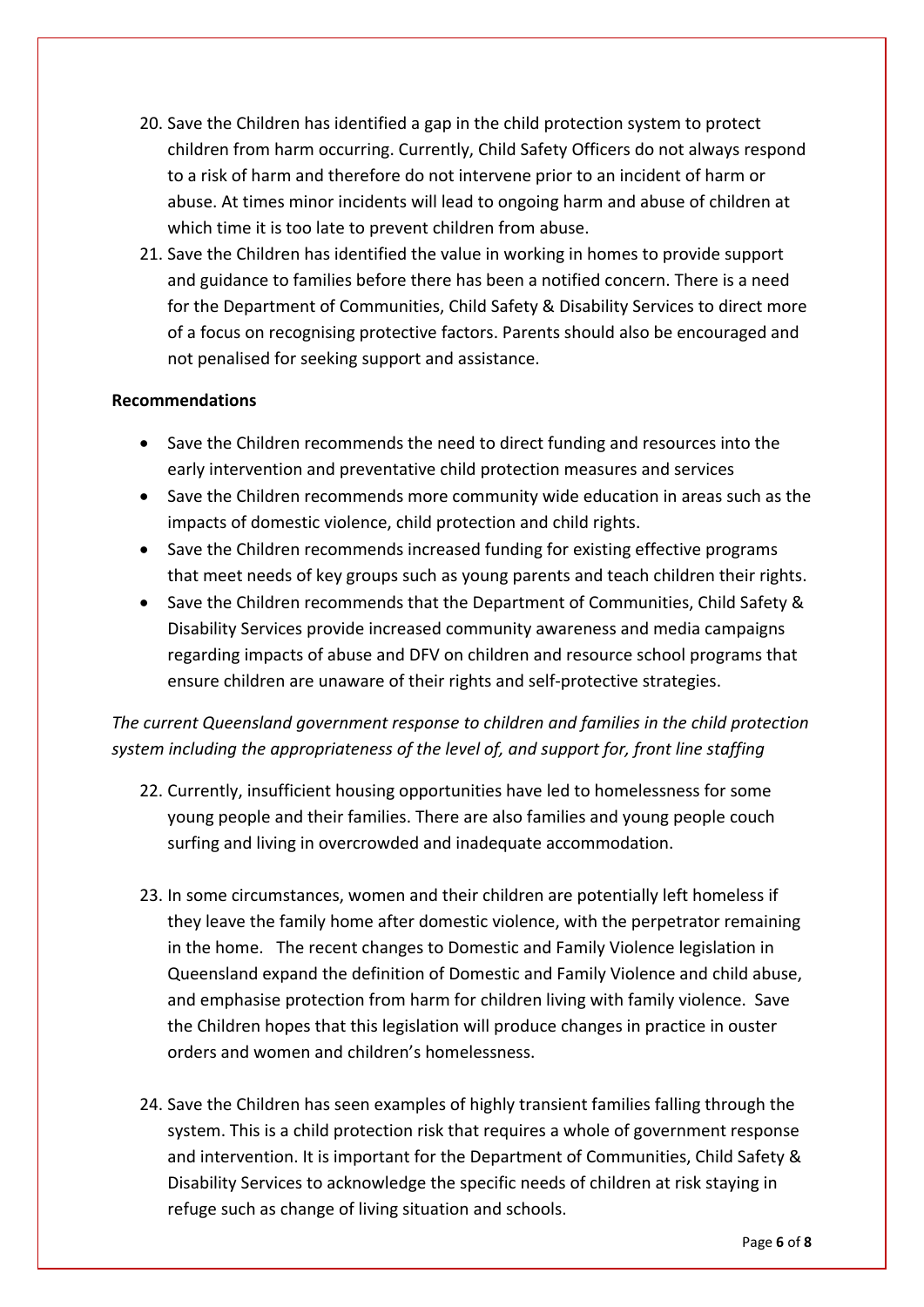- 25. The Government must provide more support and services to women experiencing violence in the home to prevent children needing to enter the child protection system.
- 26. It is our observation, that there exists an inconsistent decision making process in regards to the removal and reunification of children from and with their families. It is Save the Children's experience that reunification efforts for some families are supported where there are still outstanding concerns, whilst in other situations where there are minimal/no concerns families have no reunification options available.
- 27. There is also a lack of participation by a child or young person in the reunification process. Children and young people need a greater say in regards to their own lives.

### **Recommendations**

- Save the Children recommends the Ouster order be strengthened to remove the perpetrator of domestic violence, instead of housing the person whose experienced violence and the children in refuge.
- Save the Children recommends that the Department of Communities, Child Safety & Disability Services identify ways that the child's voice can be heard more clearly in the reunification process.

# **Other issues identified by Save the Children:**

- Parents not adequately attending to children's health needs because they are afraid of the system and that the child will be taken into care.
- Waiting lists for NGO counselling and mental health services are too long current defunding / reduced funding further complicates this.
- In some circumstances, Inexperienced Child Support Officers advising staff that they are not being adequately supported within the Department of Communities, Child Safety & Disability Services and are often overwhelmed by the role resulting in high turnover.
- At times the Child Support Officer has misinterpreted the presence of messiness as child protection issues and there have been circumstances where a lack of cultural awareness has led to conclusions that are not always warranted. Further education and professional development on these issues is recommended.